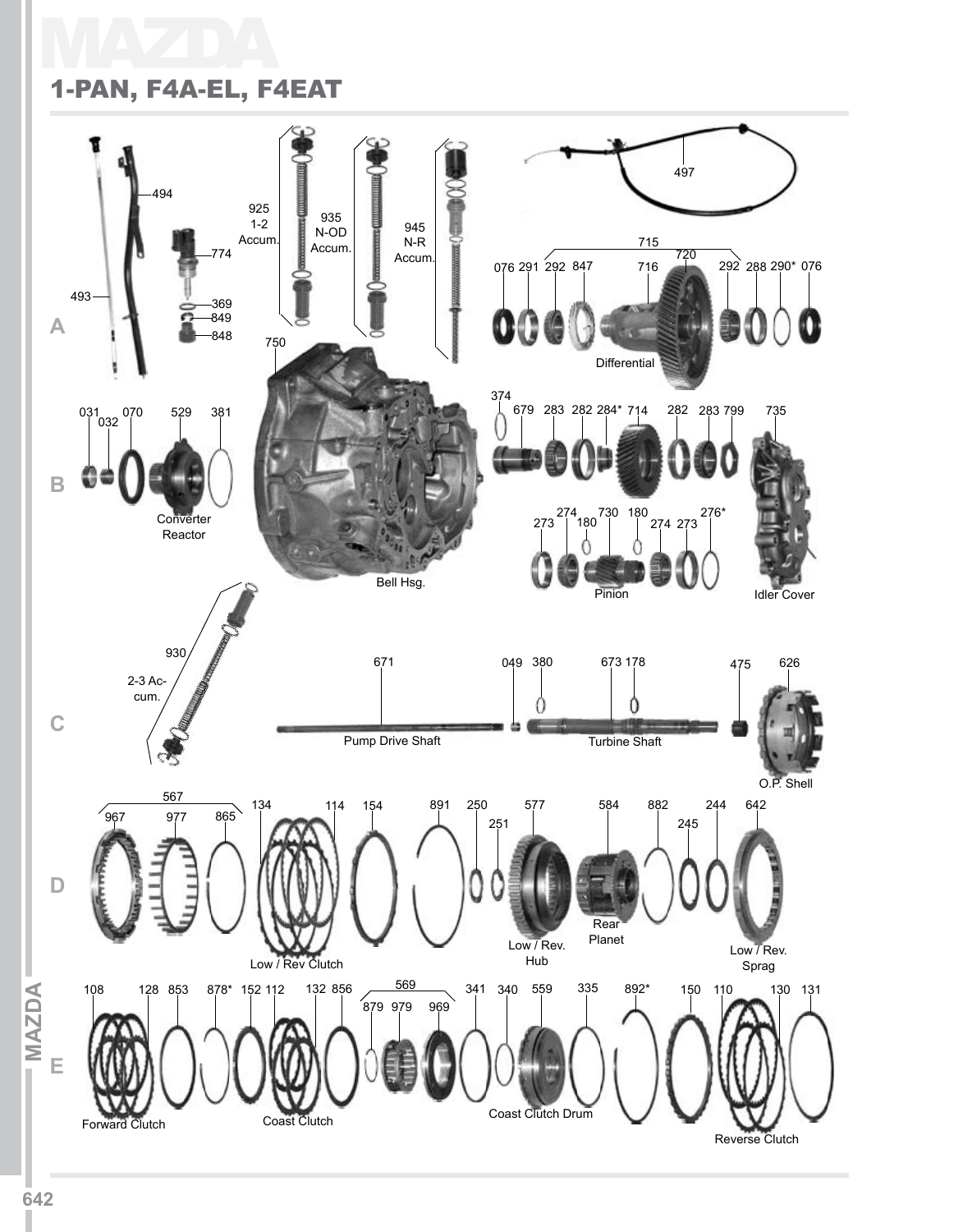MA 1-Pan, F4A-EL, F4EAT

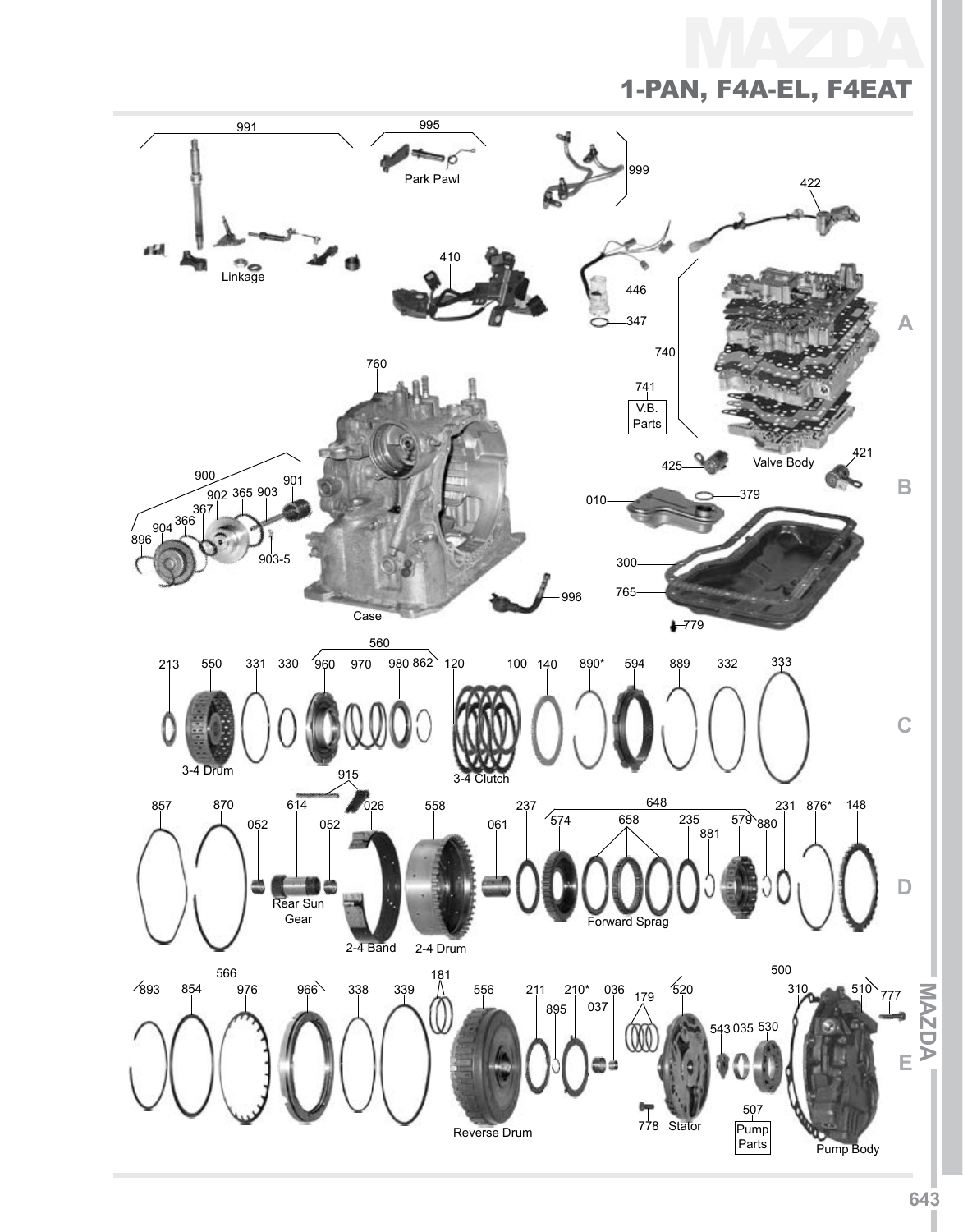| ILL# Part# |                        | QTY                                                                                                                                       | REF# |
|------------|------------------------|-------------------------------------------------------------------------------------------------------------------------------------------|------|
|            | <b>OVERHAUL KITS</b>   |                                                                                                                                           |      |
|            |                        |                                                                                                                                           |      |
|            |                        |                                                                                                                                           |      |
|            |                        |                                                                                                                                           |      |
|            |                        |                                                                                                                                           |      |
|            |                        |                                                                                                                                           |      |
|            |                        |                                                                                                                                           |      |
|            |                        |                                                                                                                                           |      |
|            |                        |                                                                                                                                           |      |
|            |                        |                                                                                                                                           |      |
|            |                        |                                                                                                                                           |      |
|            |                        |                                                                                                                                           |      |
|            |                        |                                                                                                                                           |      |
|            |                        |                                                                                                                                           |      |
|            |                        |                                                                                                                                           |      |
|            |                        |                                                                                                                                           |      |
|            |                        |                                                                                                                                           |      |
|            |                        |                                                                                                                                           |      |
|            |                        |                                                                                                                                           |      |
|            |                        |                                                                                                                                           |      |
|            |                        |                                                                                                                                           |      |
|            |                        |                                                                                                                                           |      |
|            |                        |                                                                                                                                           |      |
|            |                        |                                                                                                                                           |      |
|            |                        |                                                                                                                                           |      |
|            |                        |                                                                                                                                           |      |
|            |                        |                                                                                                                                           |      |
|            |                        |                                                                                                                                           |      |
|            |                        |                                                                                                                                           |      |
|            |                        |                                                                                                                                           |      |
|            |                        |                                                                                                                                           |      |
|            |                        |                                                                                                                                           |      |
|            | <b>FRICTIONS</b>       |                                                                                                                                           |      |
|            |                        |                                                                                                                                           |      |
|            |                        |                                                                                                                                           |      |
|            |                        |                                                                                                                                           |      |
|            |                        |                                                                                                                                           |      |
|            |                        |                                                                                                                                           |      |
|            |                        |                                                                                                                                           |      |
|            |                        |                                                                                                                                           |      |
|            |                        |                                                                                                                                           |      |
|            | <b>STEELS</b>          |                                                                                                                                           |      |
|            |                        |                                                                                                                                           |      |
|            |                        |                                                                                                                                           |      |
|            |                        |                                                                                                                                           |      |
|            |                        |                                                                                                                                           |      |
|            |                        |                                                                                                                                           |      |
|            |                        |                                                                                                                                           |      |
|            |                        |                                                                                                                                           |      |
|            |                        |                                                                                                                                           |      |
|            |                        |                                                                                                                                           |      |
|            |                        |                                                                                                                                           |      |
|            |                        |                                                                                                                                           |      |
|            | <b>PRESSURE PLATES</b> |                                                                                                                                           |      |
|            |                        |                                                                                                                                           |      |
|            |                        |                                                                                                                                           |      |
|            |                        |                                                                                                                                           |      |
|            |                        |                                                                                                                                           |      |
|            |                        |                                                                                                                                           |      |
|            |                        |                                                                                                                                           |      |
|            |                        |                                                                                                                                           |      |
|            | <b>VALVE BODY KITS</b> |                                                                                                                                           |      |
|            |                        |                                                                                                                                           |      |
|            |                        |                                                                                                                                           |      |
|            |                        |                                                                                                                                           |      |
|            | <b>SEALING RINGS</b>   |                                                                                                                                           |      |
|            |                        |                                                                                                                                           |      |
|            |                        | <b>MASTER L/STEEL KITS</b><br><b>MASTER W/STEELS KITS</b><br><b>FILTERS</b><br><b>BANDS</b><br><b>BUSHINGS</b><br><b>METAL CLAD SEALS</b> |      |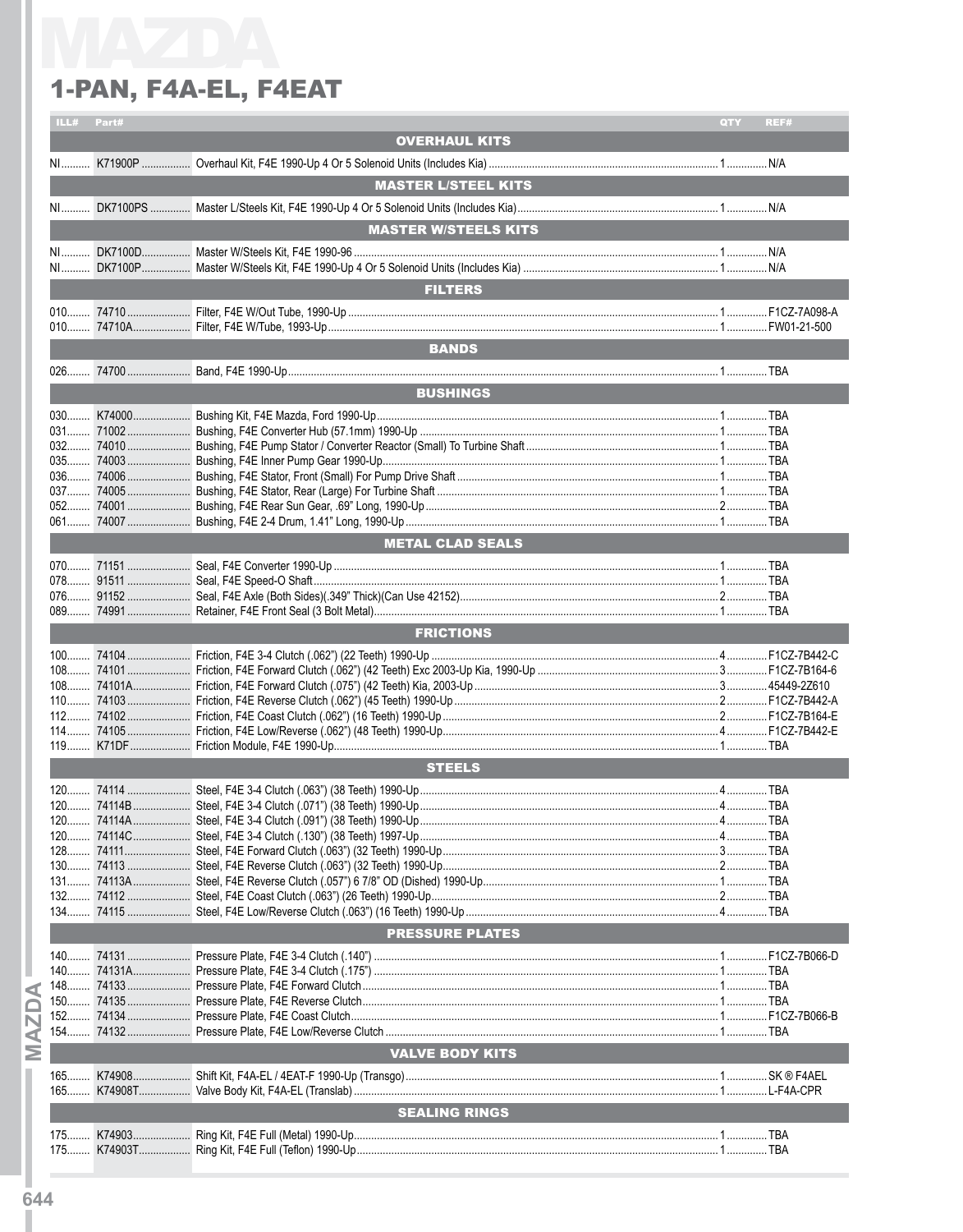| ILL# Part# |            |                                        | QTY | REF# |
|------------|------------|----------------------------------------|-----|------|
|            |            |                                        |     |      |
|            |            |                                        |     |      |
|            |            |                                        |     |      |
| $181$      |            |                                        |     |      |
|            |            |                                        |     |      |
|            |            |                                        |     |      |
|            |            |                                        |     |      |
|            |            |                                        |     |      |
| $192$      |            |                                        |     |      |
|            |            | <b>WASHERS &amp; BEARINGS</b>          |     |      |
|            |            |                                        |     |      |
|            |            |                                        |     |      |
|            |            |                                        |     |      |
|            |            |                                        |     |      |
|            |            |                                        |     |      |
|            |            |                                        |     |      |
|            |            |                                        |     |      |
|            |            |                                        |     |      |
|            |            |                                        |     |      |
|            |            |                                        |     |      |
|            |            |                                        |     |      |
|            |            |                                        |     |      |
| 244        |            |                                        |     |      |
|            |            |                                        |     |      |
|            |            |                                        |     |      |
|            |            |                                        |     |      |
|            |            |                                        |     |      |
|            |            |                                        |     |      |
|            |            |                                        |     |      |
|            |            |                                        |     |      |
|            |            |                                        |     |      |
| 283        |            |                                        |     |      |
|            |            |                                        |     |      |
|            |            |                                        |     |      |
|            |            |                                        |     |      |
|            |            |                                        |     |      |
| 291        |            |                                        |     |      |
| 292        |            |                                        |     |      |
|            |            | <b>GASKETS &amp; RUBBER COMPONENTS</b> |     |      |
|            |            |                                        |     |      |
|            |            |                                        |     |      |
|            |            |                                        |     |      |
|            |            |                                        |     |      |
|            |            |                                        |     |      |
|            |            |                                        |     |      |
|            |            |                                        |     |      |
| 379        |            |                                        |     |      |
| $390$      |            |                                        |     |      |
|            |            | <b>TECHNICAL MANUALS</b>               |     |      |
|            |            |                                        |     |      |
|            |            | <b>ELECTRICAL COMPONENTS</b>           |     |      |
|            |            |                                        |     |      |
| 410        | 74990A     |                                        |     |      |
|            |            |                                        |     |      |
|            |            |                                        |     |      |
|            |            |                                        |     |      |
|            |            |                                        |     |      |
|            | 420 K74954 |                                        |     |      |
|            |            |                                        |     |      |
|            |            |                                        |     |      |
|            |            |                                        |     |      |
| 431        |            |                                        |     |      |
| 431        |            |                                        |     |      |

**MAZDAT**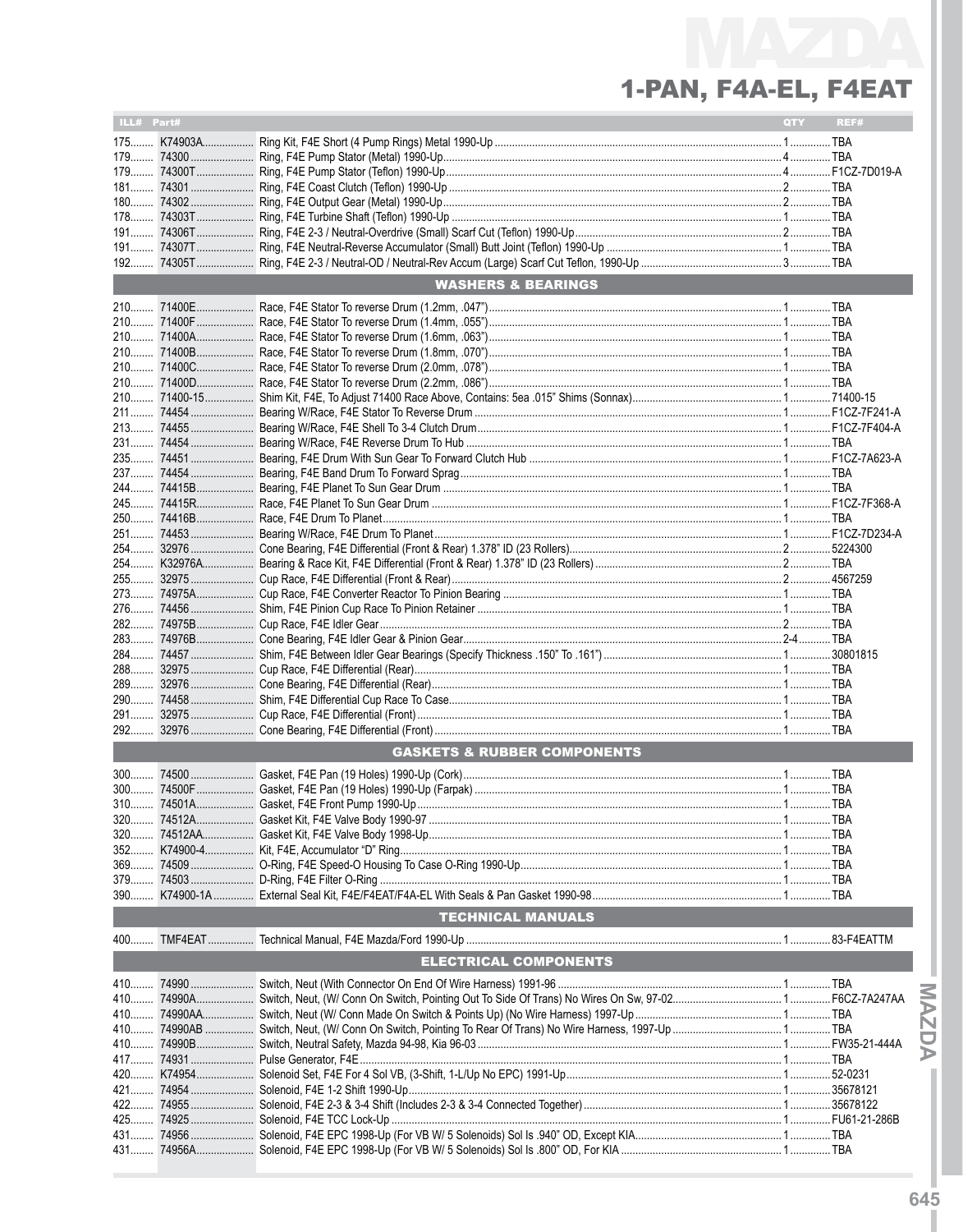| ILL#<br>Part# |                                               | QTY<br>REF# |
|---------------|-----------------------------------------------|-------------|
|               |                                               |             |
| $446$         |                                               |             |
|               | <b>MISCELLANEOUS COMPONENTS</b>               |             |
|               |                                               |             |
|               | <b>PUMPS &amp; PUMP COMPONENTS</b>            |             |
|               |                                               |             |
|               |                                               |             |
|               |                                               |             |
|               |                                               |             |
|               |                                               |             |
|               |                                               |             |
|               |                                               |             |
|               |                                               |             |
|               |                                               |             |
|               | <b>DRUMS &amp; CLUTCH HUBS</b>                |             |
|               |                                               |             |
|               |                                               |             |
|               |                                               |             |
|               |                                               |             |
|               |                                               |             |
|               |                                               |             |
|               |                                               |             |
|               |                                               |             |
|               |                                               |             |
|               |                                               |             |
|               |                                               |             |
|               |                                               |             |
|               |                                               |             |
|               |                                               |             |
|               | PLANETS, RING GEARS, SUN GEARS & SHELLS       |             |
|               |                                               |             |
|               |                                               |             |
|               |                                               |             |
|               |                                               |             |
|               |                                               |             |
|               |                                               |             |
|               | <b>SPRAGS &amp; ONE WAY CLUTCHES</b>          |             |
|               |                                               |             |
|               |                                               |             |
|               |                                               |             |
|               |                                               |             |
|               |                                               |             |
|               |                                               |             |
|               | <b>SHAFTS, DIFFERENTIALS &amp; COMPONENTS</b> |             |
|               |                                               |             |
|               |                                               |             |
|               |                                               |             |
|               |                                               |             |
|               |                                               |             |
|               |                                               |             |
|               |                                               |             |
|               |                                               |             |
|               |                                               |             |
|               |                                               |             |
|               |                                               |             |
|               |                                               |             |
|               |                                               |             |
|               |                                               |             |
|               |                                               |             |
|               |                                               |             |
|               |                                               |             |
|               |                                               |             |
|               |                                               |             |
|               |                                               |             |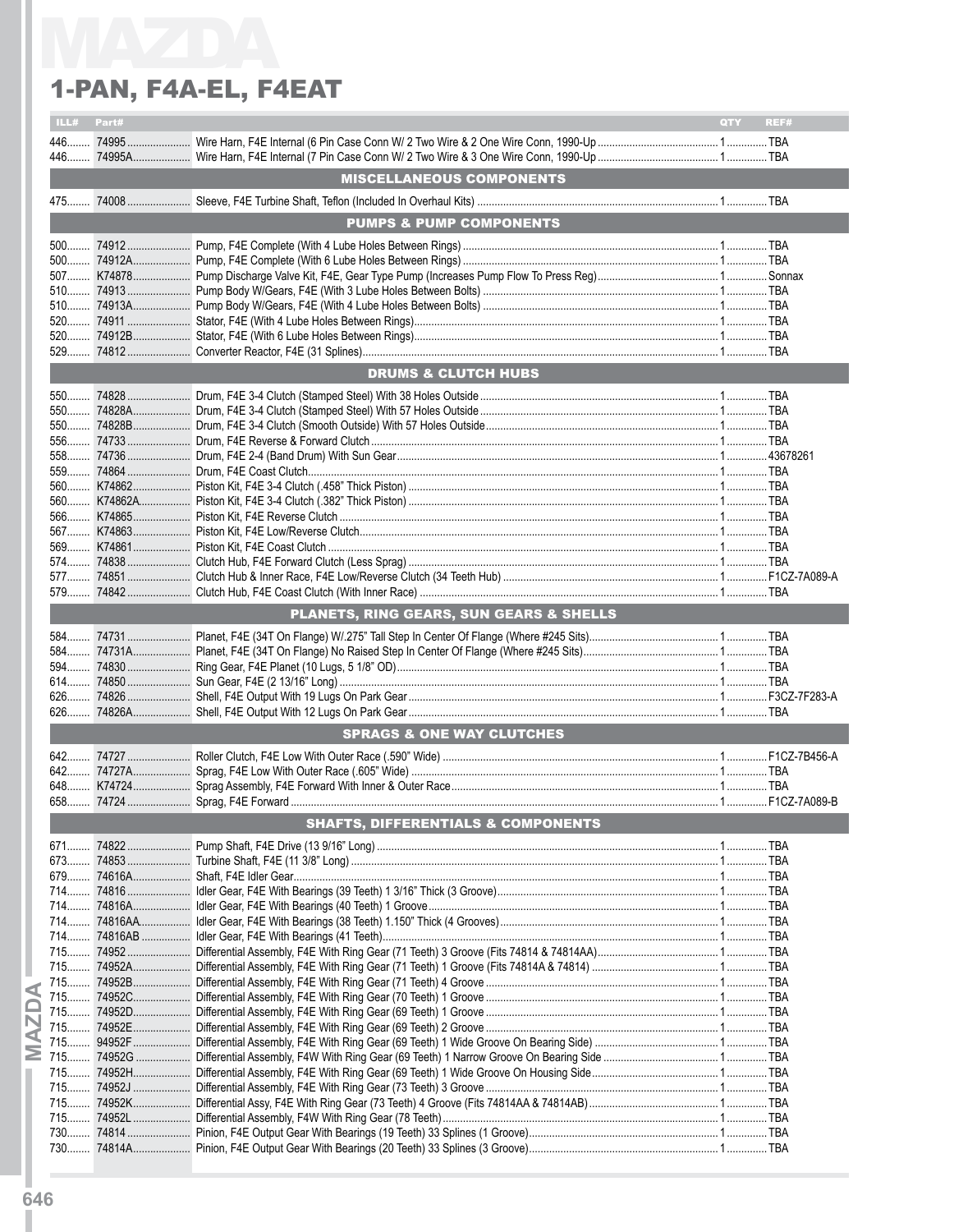| ILL# Part# |             |                                   | QTY | REF# |
|------------|-------------|-----------------------------------|-----|------|
|            |             |                                   |     |      |
|            |             |                                   |     |      |
|            |             |                                   |     |      |
|            |             |                                   |     |      |
|            |             |                                   |     |      |
|            |             |                                   |     |      |
|            |             | <b>VALVE BODIES (DACCO VB#)</b>   |     |      |
|            |             |                                   |     |      |
|            |             |                                   |     |      |
| 740        |             |                                   |     |      |
| 740        |             |                                   |     |      |
|            |             |                                   |     |      |
|            |             | <b>VALVE BODIES</b>               |     |      |
|            |             |                                   |     |      |
| 740        |             |                                   |     |      |
| 740        |             |                                   |     |      |
| $740$      |             |                                   |     |      |
|            |             | <b>VALVE BODY COMPONENTS</b>      |     |      |
|            |             |                                   |     |      |
|            |             |                                   |     |      |
|            |             |                                   |     |      |
|            |             |                                   |     |      |
|            |             |                                   |     |      |
|            |             |                                   |     |      |
|            |             | <b>HOUSINGS, CASES &amp; PANS</b> |     |      |
|            |             |                                   |     |      |
|            |             |                                   |     |      |
|            |             |                                   |     |      |
|            |             |                                   |     |      |
|            |             |                                   |     |      |
|            |             |                                   |     |      |
|            |             |                                   |     |      |
|            |             |                                   |     |      |
|            |             |                                   |     |      |
|            |             |                                   |     |      |
|            |             |                                   |     |      |
|            |             |                                   |     |      |
|            |             |                                   |     |      |
|            |             |                                   |     |      |
|            |             |                                   |     |      |
|            |             |                                   |     |      |
|            |             |                                   |     |      |
|            |             |                                   |     |      |
|            |             |                                   |     |      |
| 774        |             |                                   |     |      |
|            |             |                                   |     |      |
|            |             |                                   |     |      |
|            |             |                                   |     |      |
|            |             |                                   |     |      |
|            |             |                                   |     |      |
|            |             |                                   |     |      |
|            |             |                                   |     |      |
|            |             |                                   |     |      |
|            |             |                                   |     |      |
|            |             | PISTONS, SPRINGS & MISCELLANEOUS  |     |      |
|            |             |                                   |     |      |
|            | 900 K74997A |                                   |     |      |
|            |             |                                   |     |      |
|            |             |                                   |     |      |
|            |             |                                   |     |      |
|            |             |                                   |     |      |
|            |             |                                   |     |      |
|            |             |                                   |     |      |
|            |             |                                   |     |      |
|            |             |                                   |     |      |

MAZDAT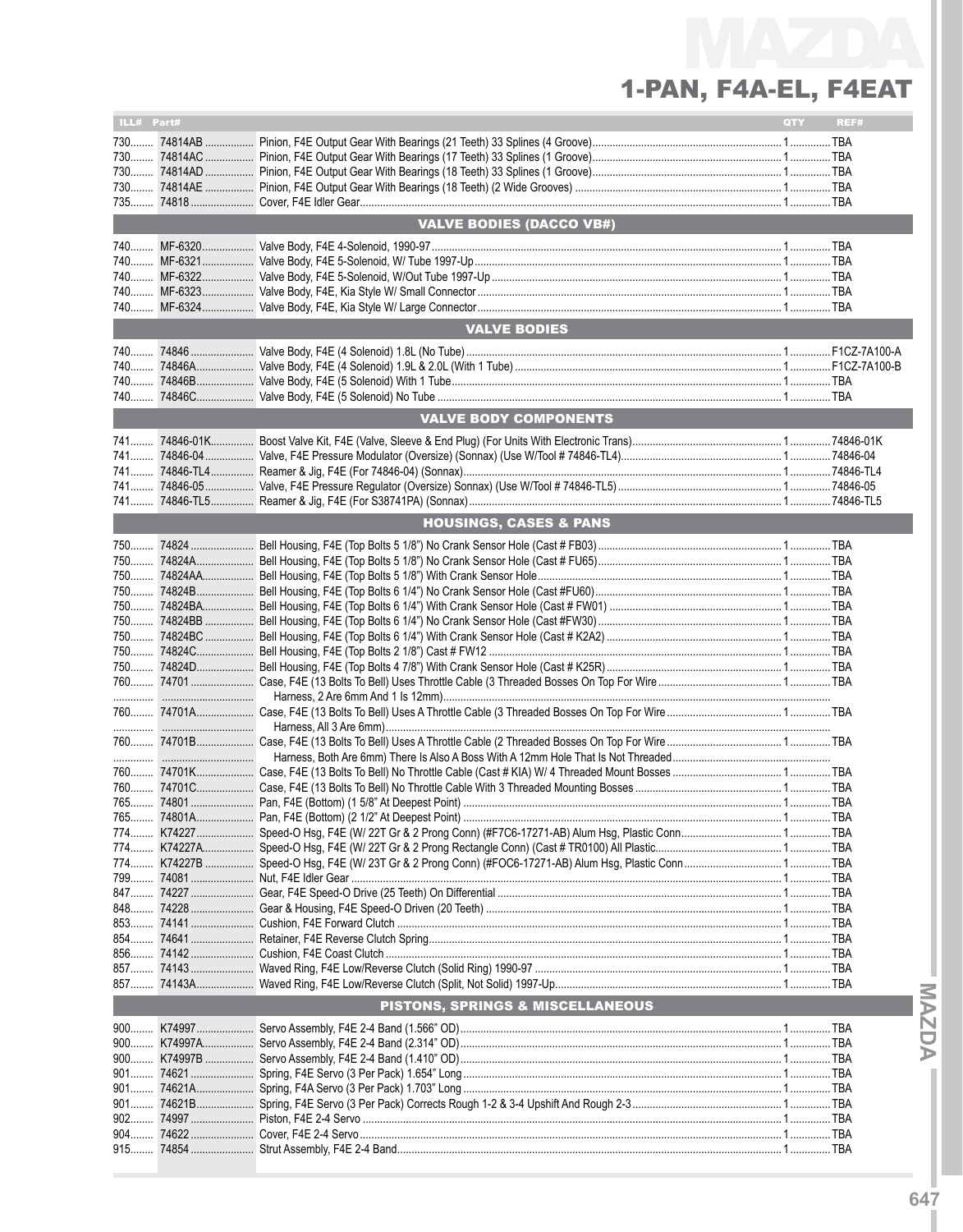| $925$ |  |  |
|-------|--|--|
| $925$ |  |  |
| $930$ |  |  |
| 935   |  |  |
| $945$ |  |  |
|       |  |  |
|       |  |  |
|       |  |  |
|       |  |  |
|       |  |  |
|       |  |  |
|       |  |  |
|       |  |  |
|       |  |  |
|       |  |  |
|       |  |  |
|       |  |  |
| $999$ |  |  |